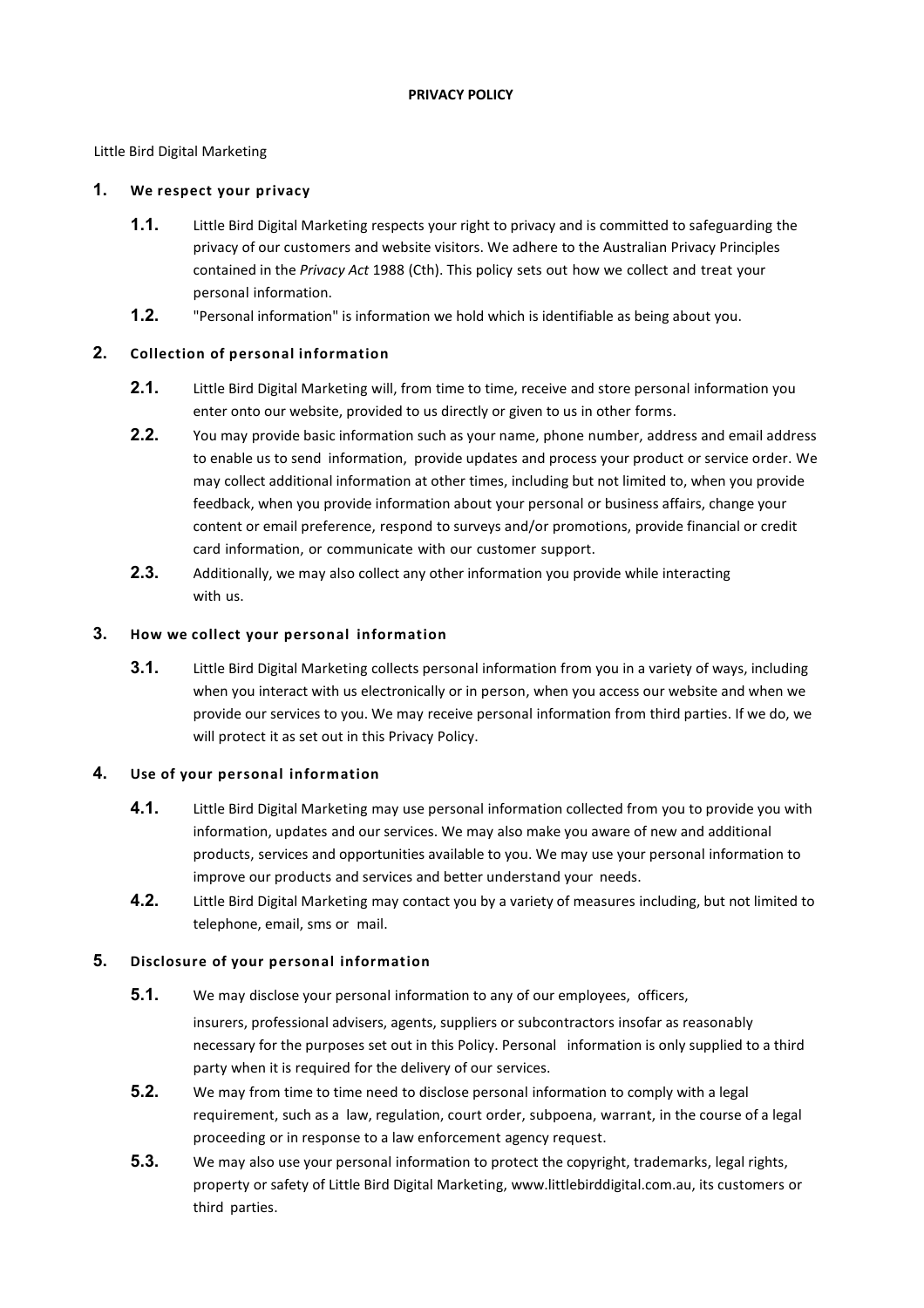- **5.4.** Information that we collect may from time to time be stored, processed in or transferred between parties located in countries outside of Australia.
- **5.5.** If there is a change of control in our business or a sale or transfer of business assets, we reserve the right to transfer to the extent permissible at law our user databases, together with any personal information and non-personal information contained in those databases. This information may be disclosed to a potential purchaser under an agreement to maintain confidentiality. We would seek to only disclose information in good faith and where required by any of the above circumstances.
- **5.6.** By providing us with personal information, you consent to the terms of this Privacy Policy and the types of disclosure covered by this Policy. Where we disclose your personal information to third parties, we will request that the third party follow this Policy regarding handling your personal information.

### **6. Security of your personal information**

- **6.1.** Little Bird Digital Marketing is committed to ensuring that the information you provide to us is secure. In order to prevent unauthorised access or disclosure, we have put in place suitable physical, electronic and managerial procedures to safeguard and secure information and protect it from misuse, interference, loss and unauthorised access, modification and disclosure.
- **6.2.** The transmission and exchange of information is carried out at your own risk. We cannot guarantee the security of any information that you transmit to us, or receive from us. Although we take measures to safeguard against unauthorised disclosures of information, we cannot assure you that personal information that we collect will not be disclosed in a manner that is inconsistent with this Privacy Policy.

### **7. Access to your personal information**

- **7.1.** You may request details of personal information that we hold about you in accordance with the provisions of the *Privacy Act* 1988 (Cth). A small administrative fee may be payable for the provision of information. If you would like a copy of the information, which we hold about you or believe that any information we hold on you is inaccurate, out of date, incomplete, irrelevant or misleading, please email us at [belinda@littlebirddigital.com.au.](mailto:belinda@littlebirddigital.com.au)
- **7.2.** We reserve the right to refuse to provide you with information that we hold about you, in certain circumstances set out in the Privacy Act.

### **8. Complaints about privacy**

**8.1.** If you have any complaints about our privacy practices, please feel free to send in details of your complaints to 5 Albuera Close, Morpeth, New South Wales, 2321. We take complaints very seriously and will respond shortly after receiving written notice of your complaint.

### **9. Changes to Privacy Policy**

**9.1.** Please be aware that we may change this Privacy Policy in the future. We may modify this Policy at any time, in our sole discretion and all modifications will be effective immediately upon our posting of the modifications on our website or notice board. Please check back from time to time to review our Privacy Policy.

### **10. Website**

# *10.1. When you visit our website*

When you come to our website (www.littlebirddigital.com.au) we may collect certain information such as browser type, operating system, website visited immediately before coming to our site, etc. This information is used in an aggregated manner to analyse how people use our site, such that we can improve our service.